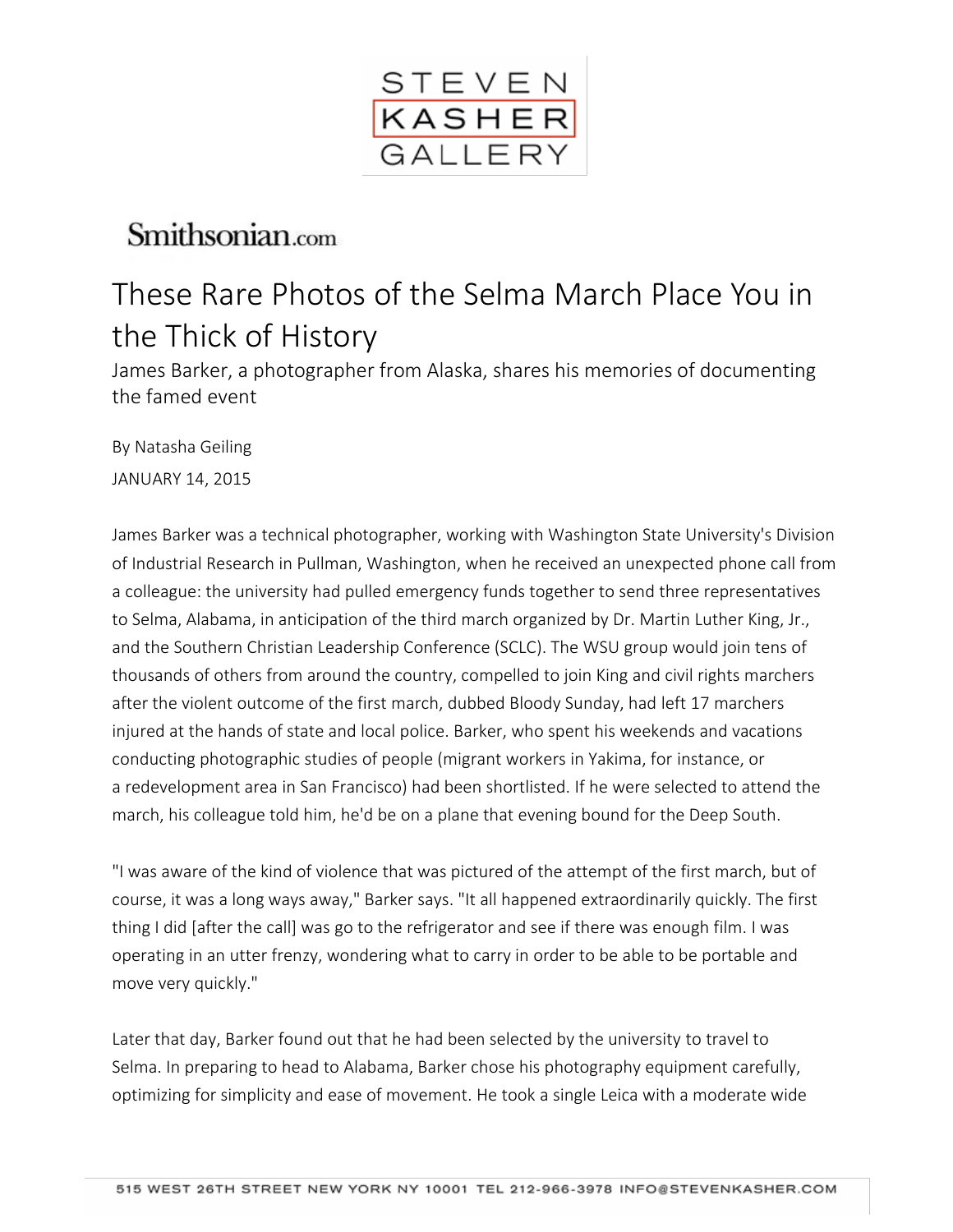

angle lens, which allowed him to take photographs up-close, from inside the march. "My involvement was more of a participant observer, not a press person looking from the outside thinking what kind of story can a photo generate," he says.

Barker and his colleagues arrived in Montgomery, Alabama, the Saturday before the march which would end up being the third attempt to march from Selma to Montgomery. A pair of volunteers, both black, drove the all-white group from the airport to Selma; throughout the march, volunteers were dispatched to shuttle people (as well as supplies) between Montgomery, Selma and various march sites.

"As we were driving, I was thinking 'When does the photography start?' I looked out of the car at the back and noticed there was a state trooper following us. I pulled out my camera ready to take a photograph, and the driver, who was black, said 'I wish you wouldn't do that, we don't want anything to happen that would prompt them to stop us.' His wife or girlfriend said, 'Those who protect us we fear.'" Barker says. "I thought, 'My god, that's quite a statement.' It's such a different world than what we grew up in on the West Coast."

Barker and his colleagues were taken to Brown Chapel, in Selma, where the march was being organized. He began taking photographs in earnest when they arrived at the chapel and continued to quietly snap photographs throughout the remainder of his time in Alabama, which stretched from the day before the march left Selma to the Wednesday when they reached Montgomery (Barker participated on the first day of the march as well as the last). "Wednesday morning I went out and rejoined the march," Barker says, which had dwindled to 300 people through rural Alabama as per an agreement between organizers and the state. "As I got out of the car, it was an absolute deluge of rain, and here were the thousands of people that had already joined the marchers coming through the rain."

Wednesday night, he snapped his final photograph of the march: a group of teenagers singing. "I really felt that that particular picture of the kids was a highlight of all that had transpired," Barker says.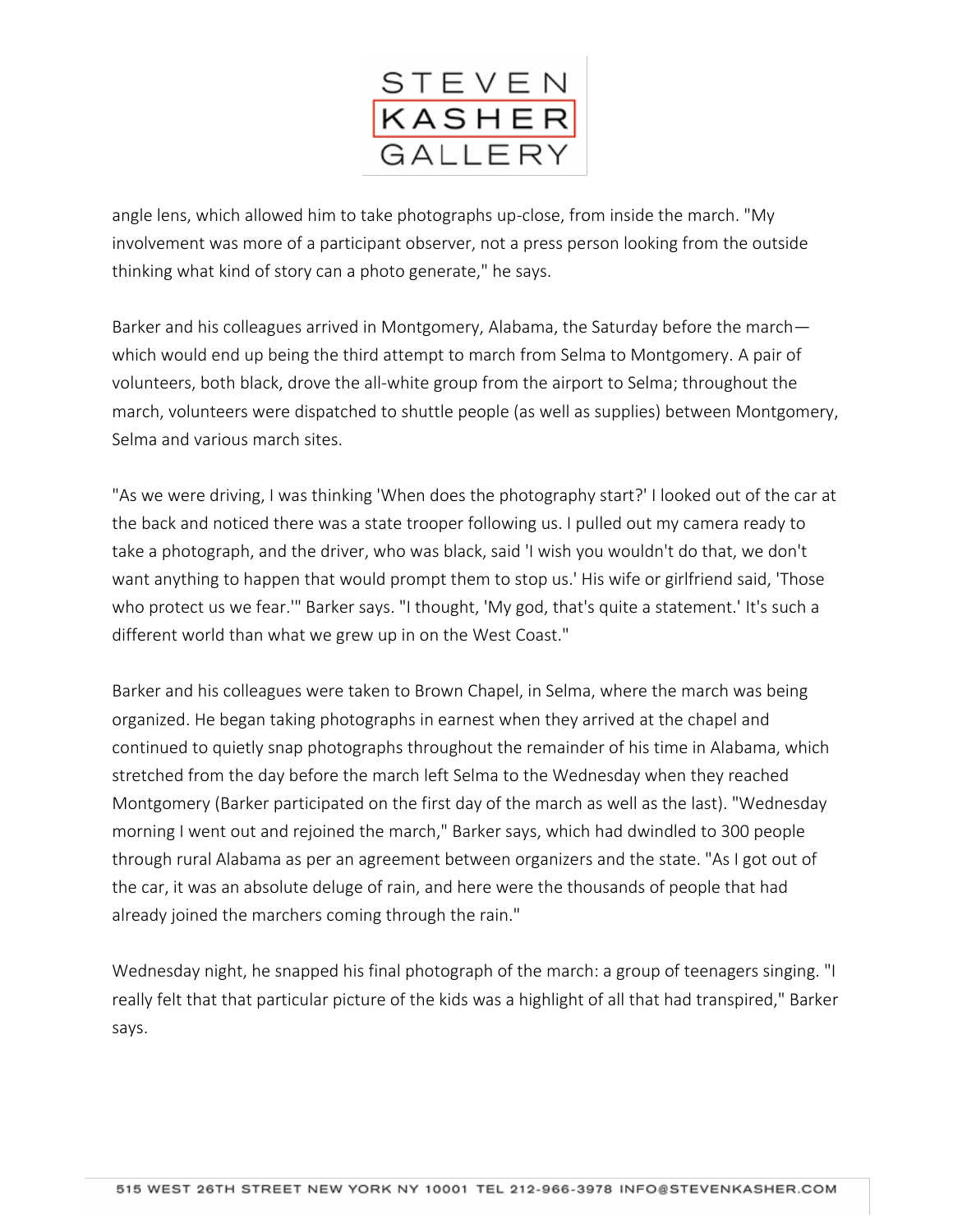

When he returned to Pullman, Barker immediately processed the film. "I looked at the contact sheets," he says, "and I thought 'Did I really make it? Do I have anything worthwhile?'" The contact sheets sat untouched for over a week, until Barker decided to hurriedly print 74 images, which he hung up in the WSU library. By that time, though, the school year had ended, and the majority of students had left campus.

For years, the photographs traveled throughout the country, hanging on walls of churches and museums. Five years ago, the photographs found their way to the Rosa Parks Museum in Montgomery, and a few years after that, during a show in Arizona, attracted the attention of a New York art gallery. This March, the photos will head to New York City for a show at the Kasher Gallery.

Nearly 50 years after the march, Barker, who says he is best known today for his photographs of Eskimos in Alaska—took time to answer a few questions from Smithsonian.com.

## In photographing the marches and documenting this piece of history, did you have a particular approach in mind? What did you hope to capture in your images?

What I do, through all of my work, is try to carve out personalities of people and interactions anything possible to show the emotions of who people are and their involvement with each other.

That was the whole attempt. I wasn't conscious of trying to say anything other than 'Here are the people that are involved in this.' During the march there were people on the side standing there glaring at the marchers, and there are a couple of pictures of cars that drove by, and I wanted to cover that hostility so that it shows the environment. But I always just look for who the people are. That has always been my primary goal.

My photographs dwell on individuals, and it takes a number of my pictures for people to understand the message of it.

### How did the experience of the march compare with your expectations of how it would be?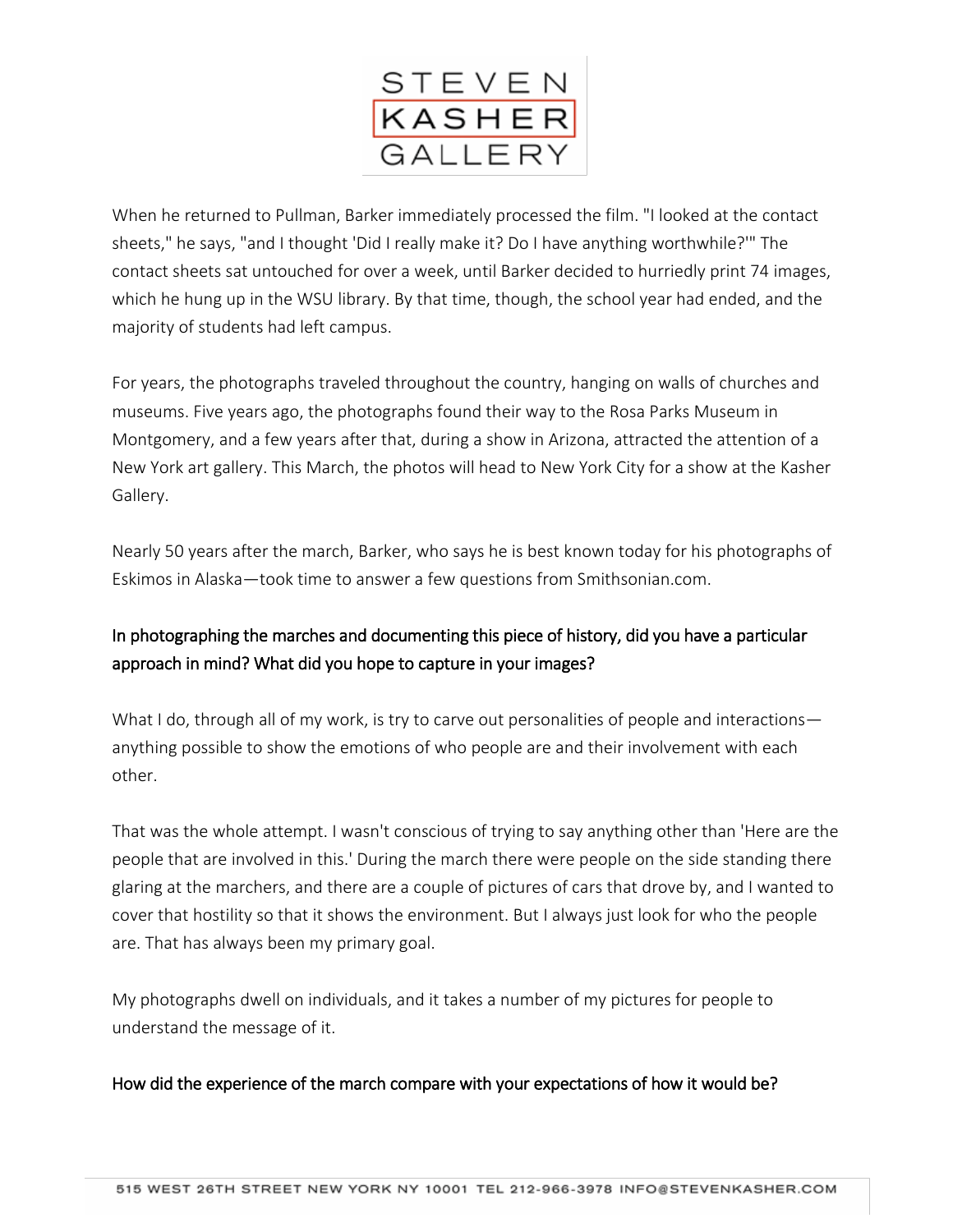

When we arrived at Brown chapel, they said that it's safest to remain in that area. That was quite a shock. There was a feeling of this almost kind of utopia of people who were all there with a single purpose in mind, having to do with the march, and yet a few blocks away was this ring where there was a question of safety.

When I was taken up to Montgomery, in the church near the capitol, I looked up and saw the capitol just completely ringed by state police. I didn't leave the church because of the feeling of not knowing what the safety of the environment was; it was real clear I would be seen as an outsider.

### As a photographer, how did the people participating in the march react to your presence?

I was operating, as I oft do, as a participant observer. I was there in the middle of the march, carrying a backpack, at times chatting with people, but there were other people there also taking snapshots.

Throughout my life, as I've been photographing situations, something has happened that I really can't entirely explain. Often, I'll be photographing in an event, and when people see the pictures, they'll say, 'This is amazing, I didn't even know you were there.' I'm 6'2, it's a little surprising that I can mill around in the middle of people and photograph people rather closely and intimately without their seeming to know that I'm there.

I try to work very quickly, capturing moments of interaction and expression, but at the same time, purposely try to avoid making eye contact. If you don't make eye contact, people don't seem to be aware that you're there.

The whole thing was just to be in the middle of a crowd of people and photograph, and not in any way to intrude.

Decades after the march—the movie *Selma* has come out, there have been more contemporary marches dealing with more recent injustices foisted upon black communities in America—what can we learn from looking back at this moment in these photographs?